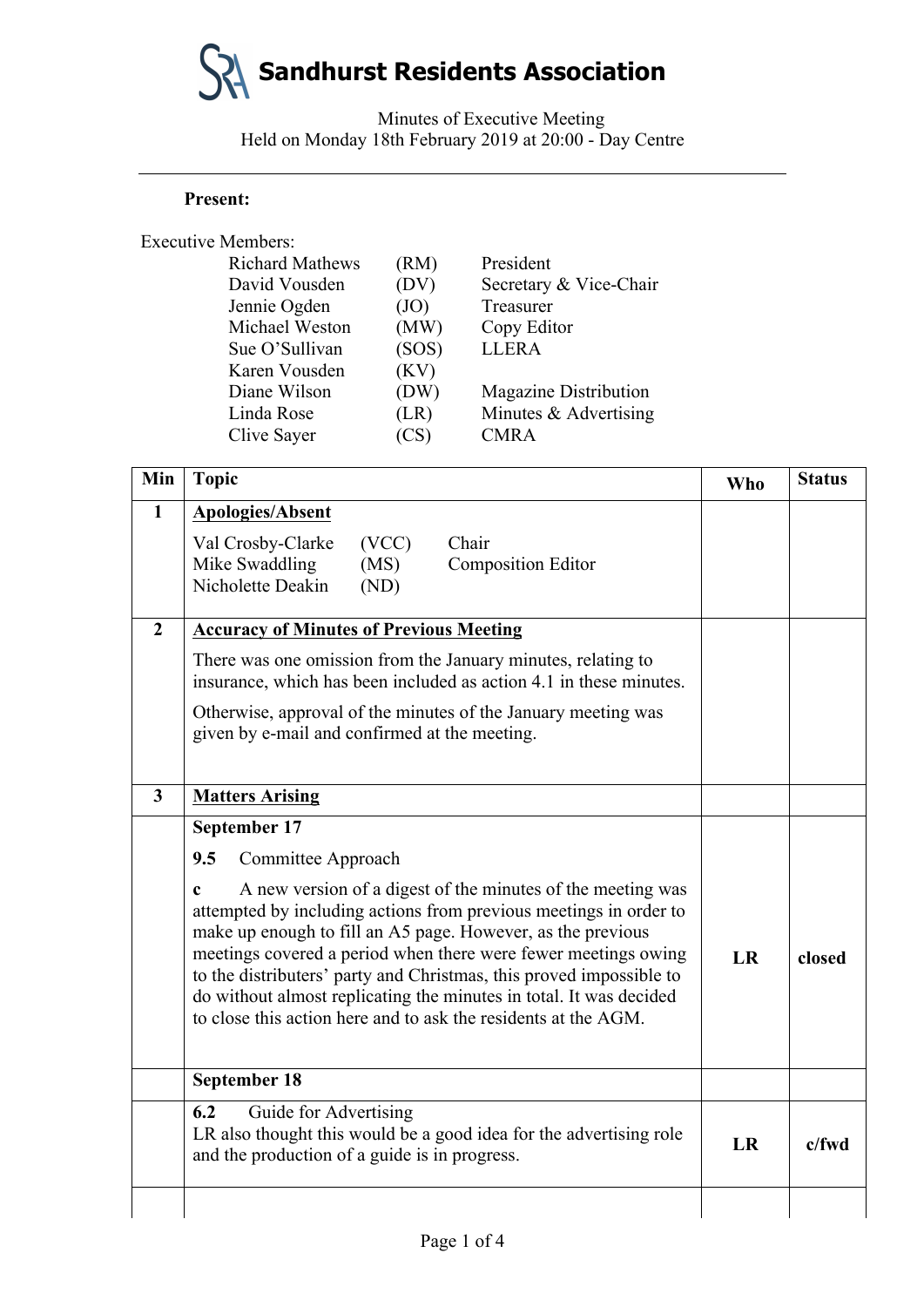**Sandhurst Residents Association**

# Minutes of Executive Meeting Held on Monday 18th February 2019 at 20:00 - Day Centre

| Min | <b>Topic</b>                                                                                                                                                                                                                                                                                                                                                                                                                                                                                             | <b>Who</b> | <b>Status</b> |
|-----|----------------------------------------------------------------------------------------------------------------------------------------------------------------------------------------------------------------------------------------------------------------------------------------------------------------------------------------------------------------------------------------------------------------------------------------------------------------------------------------------------------|------------|---------------|
|     | Councillor page in the magazine<br>9.1                                                                                                                                                                                                                                                                                                                                                                                                                                                                   |            |               |
|     | The Blackwater Buzz magazine includes a question and answer<br>page for the local councillor, which LR proposed as a good idea<br>for the SRA magazine. There was some discussion over whether<br>the political neutrality of the SRA would be bought into question<br>but the general opinion was that elected representatives answering<br>queries would not affect this.                                                                                                                              |            |               |
|     | An e-mail has been sent to the town council for their views. The<br>subject will be on the agenda of the meeting to be held on 28 <sup>th</sup><br>March.                                                                                                                                                                                                                                                                                                                                                | LR         | $c$ /fwd      |
|     | <b>November 18</b>                                                                                                                                                                                                                                                                                                                                                                                                                                                                                       |            |               |
|     | 6.3<br>Proposed developments                                                                                                                                                                                                                                                                                                                                                                                                                                                                             |            |               |
|     | A potential new article for the March edition will detail the<br>developments proposed for the Sandhurst area. This will be<br>checked with the council.                                                                                                                                                                                                                                                                                                                                                 | <b>MS</b>  | $c$ /fwd      |
|     | Changes to commercial recycling<br>8.1                                                                                                                                                                                                                                                                                                                                                                                                                                                                   |            |               |
|     | A letter was sent to BFBC expressing concern about the changes.<br>A reply was received which is attached to the minutes. After some<br>discussion, it was decided that a response should be drafted and<br>this has been finalised and sent.                                                                                                                                                                                                                                                            | <b>DV</b>  | c/fwd         |
|     | Donations list<br>9.1                                                                                                                                                                                                                                                                                                                                                                                                                                                                                    |            |               |
|     | A list of the donations given in the preceding six months is to be<br>produced for inclusion in the March edition of the magazine.                                                                                                                                                                                                                                                                                                                                                                       | JO         | closed        |
|     | Rose & Crown development<br>9.2                                                                                                                                                                                                                                                                                                                                                                                                                                                                          |            |               |
|     | Objections to the development of two houses behind the Rose $\&$<br>Crown pub, with access through the pub car park have to be<br>submitted by 31 <sup>st</sup> January. If the planning permission is refused it<br>is possible that the owners will close the pub and sell the land for<br>development. As this is the only real ale pub in Sandhurst the<br>CAMRA group will ask the council if the pub has an "Asset to the<br>Community" value. Graham Ramsay will keep RM informed of<br>progress. | <b>RM</b>  | $c$ /fwd      |
|     | <b>January 19</b>                                                                                                                                                                                                                                                                                                                                                                                                                                                                                        |            |               |
|     | Marshall Road planting<br>9.1                                                                                                                                                                                                                                                                                                                                                                                                                                                                            |            |               |
|     | The planting in Marshall Road has been done.                                                                                                                                                                                                                                                                                                                                                                                                                                                             | LR         | closed        |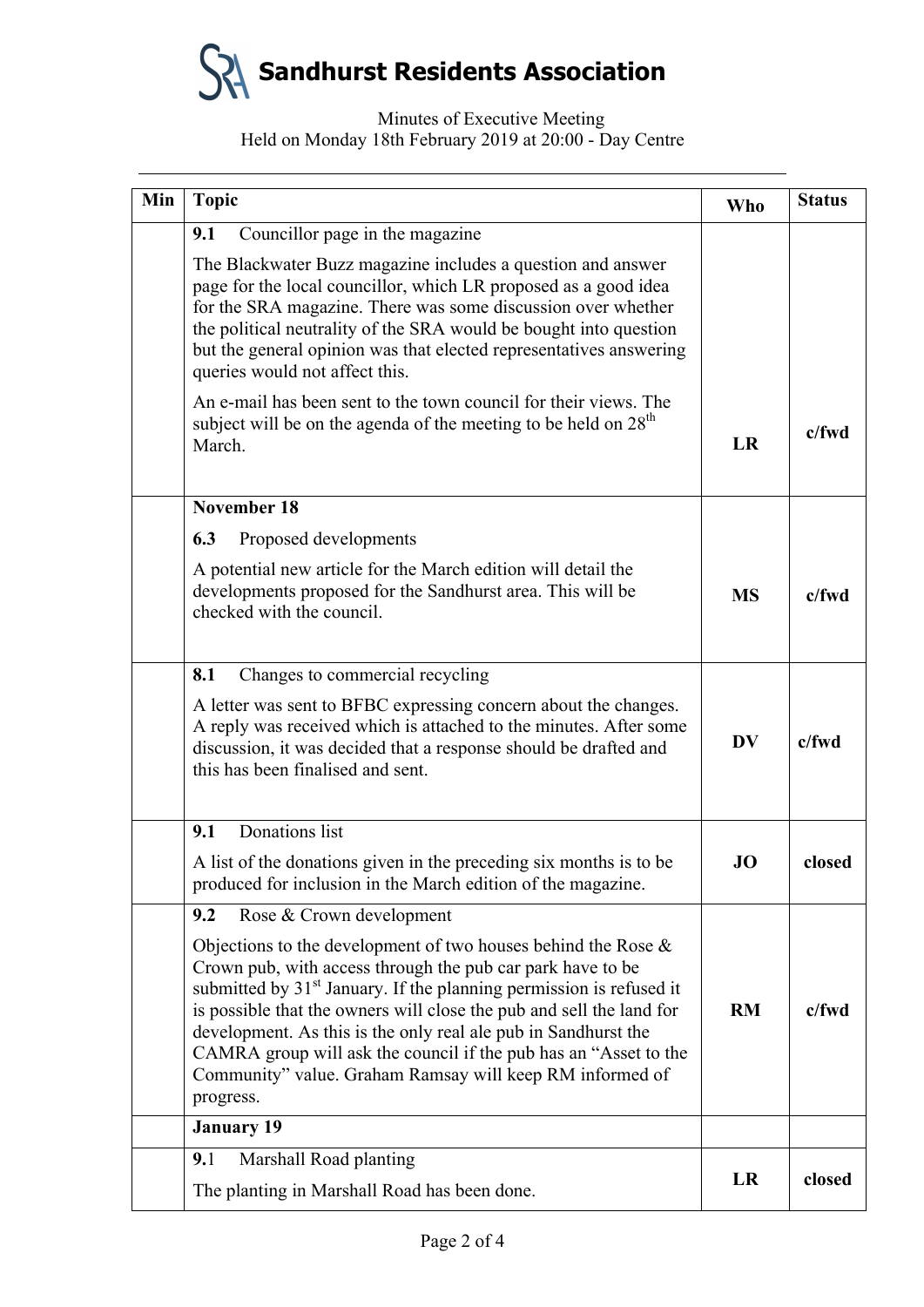

## Minutes of Executive Meeting Held on Monday 18th February 2019 at 20:00 - Day Centre

| Min                     | <b>Topic</b>                                                                                                                                                                                                                                                                          | <b>Who</b> | <b>Status</b> |
|-------------------------|---------------------------------------------------------------------------------------------------------------------------------------------------------------------------------------------------------------------------------------------------------------------------------------|------------|---------------|
|                         | <b>Medical Services</b><br>9.2                                                                                                                                                                                                                                                        |            |               |
|                         | A letter has been sent to Dr Brown to enquire about several issues,<br>including the future of the provision of medical services with<br>another GP leaving; patients being moved between doctors and<br>surgeries without being advised and the slow response to<br>telephone calls. |            |               |
|                         | An email reporting on various issues relating to provision of<br>medical services at the surgery was not a spoof but was limited to<br>members of the SOPPG. However, the information contained is<br>now published on the surgery website.                                           |            |               |
| $\overline{\mathbf{4}}$ | <b>Treasurer's Report</b>                                                                                                                                                                                                                                                             |            |               |
|                         | Figures as at end December:                                                                                                                                                                                                                                                           |            |               |
|                         | <b>Current Account</b><br>£4,724.33                                                                                                                                                                                                                                                   |            |               |
|                         | Reserve Account<br>£25,443.13                                                                                                                                                                                                                                                         |            |               |
|                         | <b>Total</b><br>£30,167.46                                                                                                                                                                                                                                                            |            |               |
| 4.1                     | A replacement insurance policy will be taken out at a cost of<br>£334.70, a significant reduction on the previous insurer. Thanks to<br>SOS for the reference.                                                                                                                        | <b>JO</b>  |               |
| 5                       | <b>Donations</b>                                                                                                                                                                                                                                                                      |            |               |
|                         | None                                                                                                                                                                                                                                                                                  |            |               |
| 6                       | <b>Magazine</b>                                                                                                                                                                                                                                                                       |            |               |
|                         | Invoicing for the March edition is complete with income<br>amounting to £2,282.                                                                                                                                                                                                       |            |               |
|                         | There were 5 new adverts submitted this edition, with 3 full pages<br>being from BFBC, or BFBC related.                                                                                                                                                                               |            |               |
|                         | There are 52 advertisers taking a total of 26.25 pages. This leaves<br>0.75 pages spare.                                                                                                                                                                                              |            |               |
|                         | There has been no input for features from the schools, despite an<br>email plea.                                                                                                                                                                                                      |            |               |
|                         | The magazine detail is waiting on a page from VCC and will then<br>be passed to MS. There may be a delay in printing this edition,<br>owing to technical problems and illness. The printer has been<br>made aware.                                                                    |            |               |
|                         |                                                                                                                                                                                                                                                                                       |            |               |